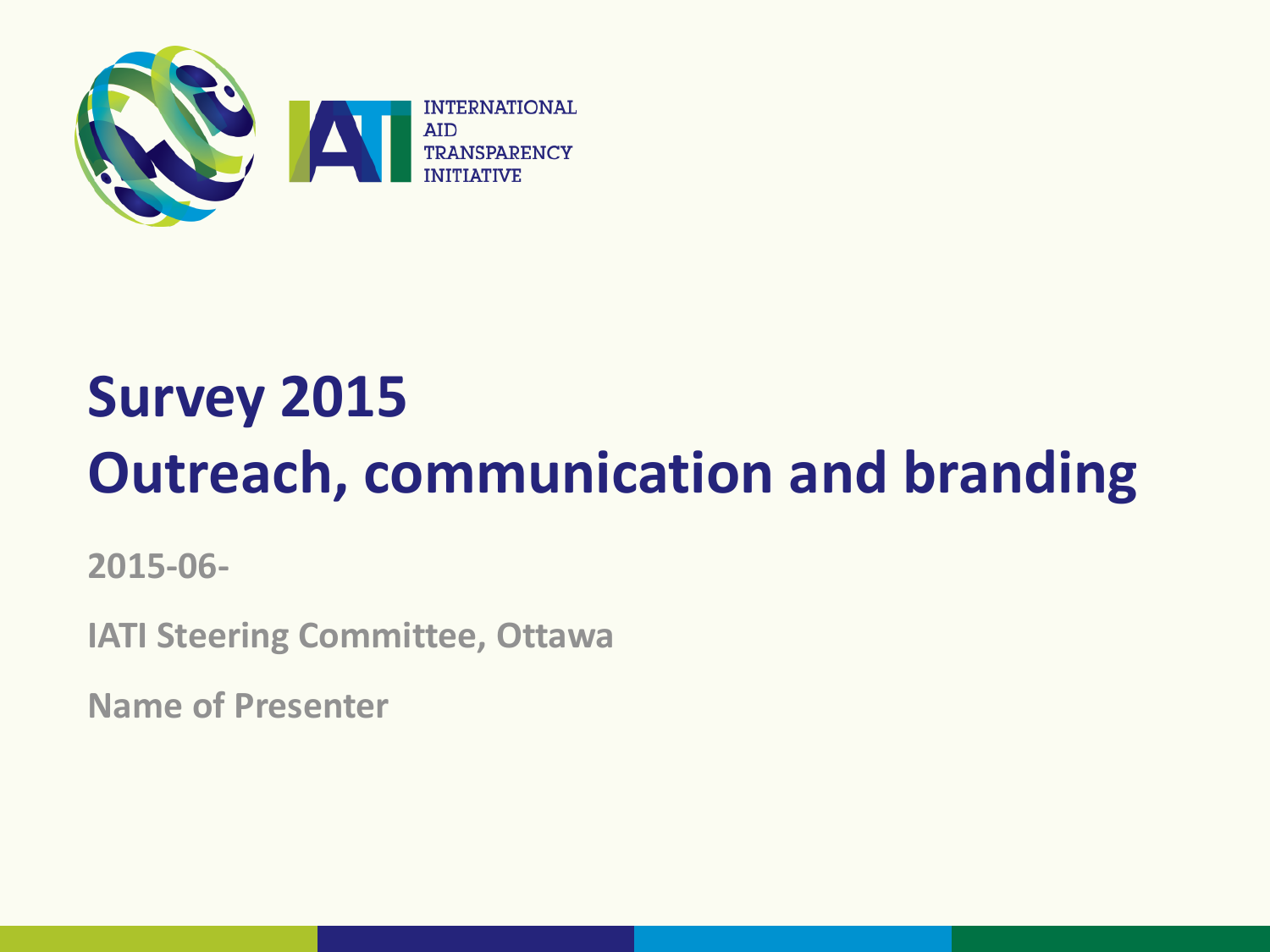#### **Do you have sufficient information on IATI to promote it in different fora?**

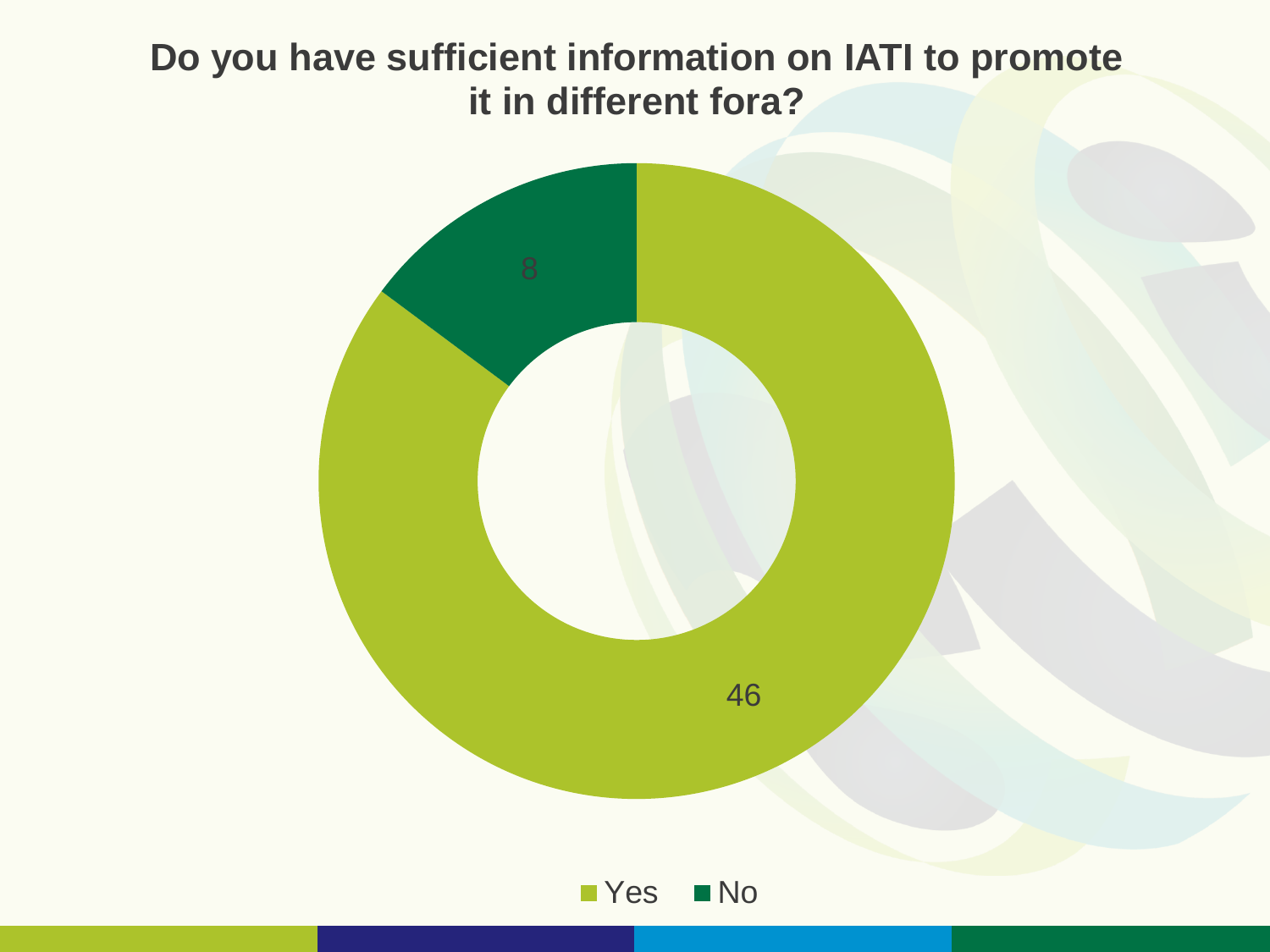## **Communications and outreach**

- Communications material should:
	- Be clear and concise
	- Be adjusted for different target groups
	- Illustrate the opportunities
	- Include case studies, lessons learned and examples
	- Aim to increase the quality of data and in extension its usefulness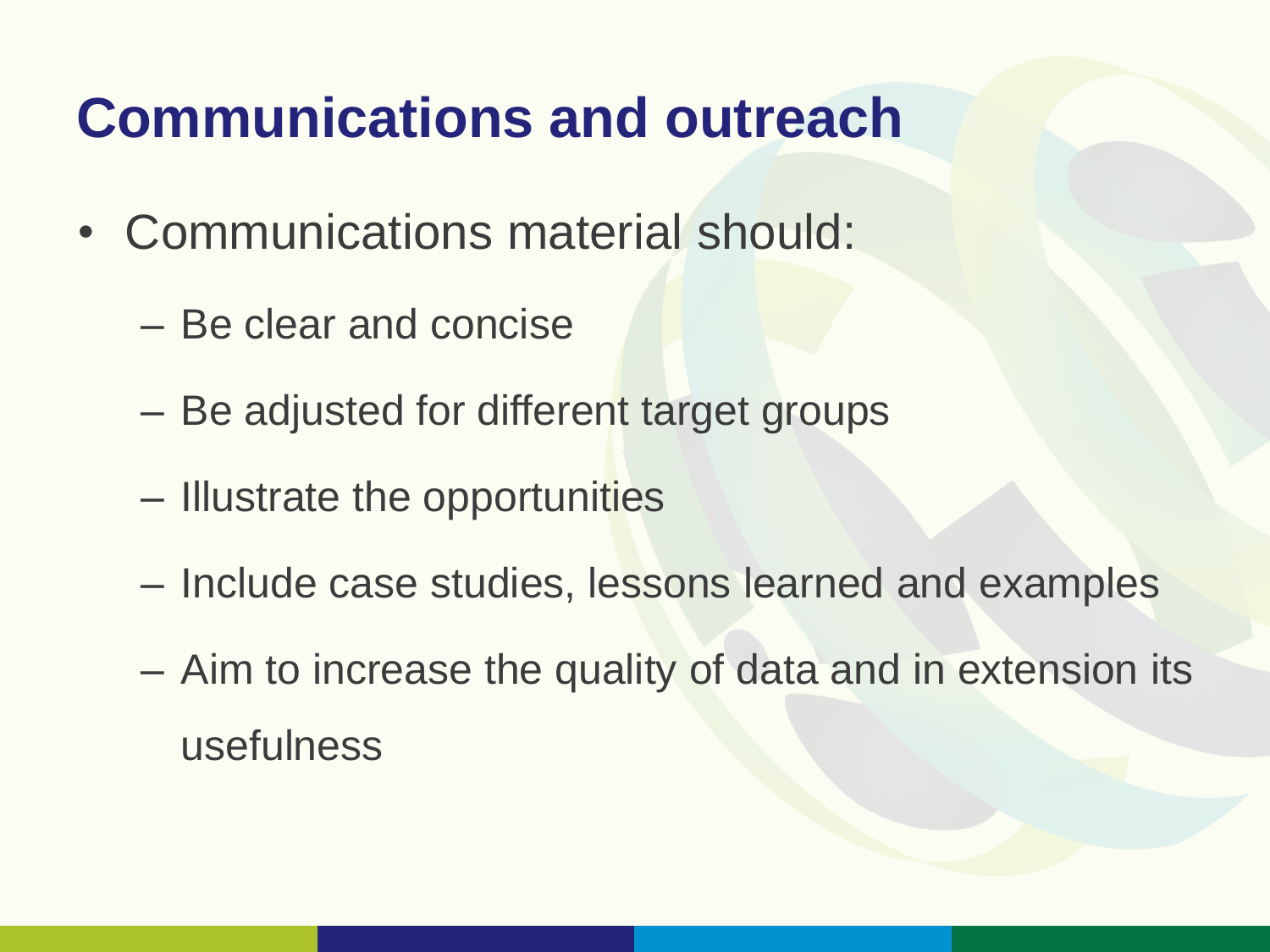## **Channels of communication**

- In most part adequate
- Website needs update and more intuitive navigation
- Reviewed and timelier internal communications
- Newsletter from the Secretariat suggested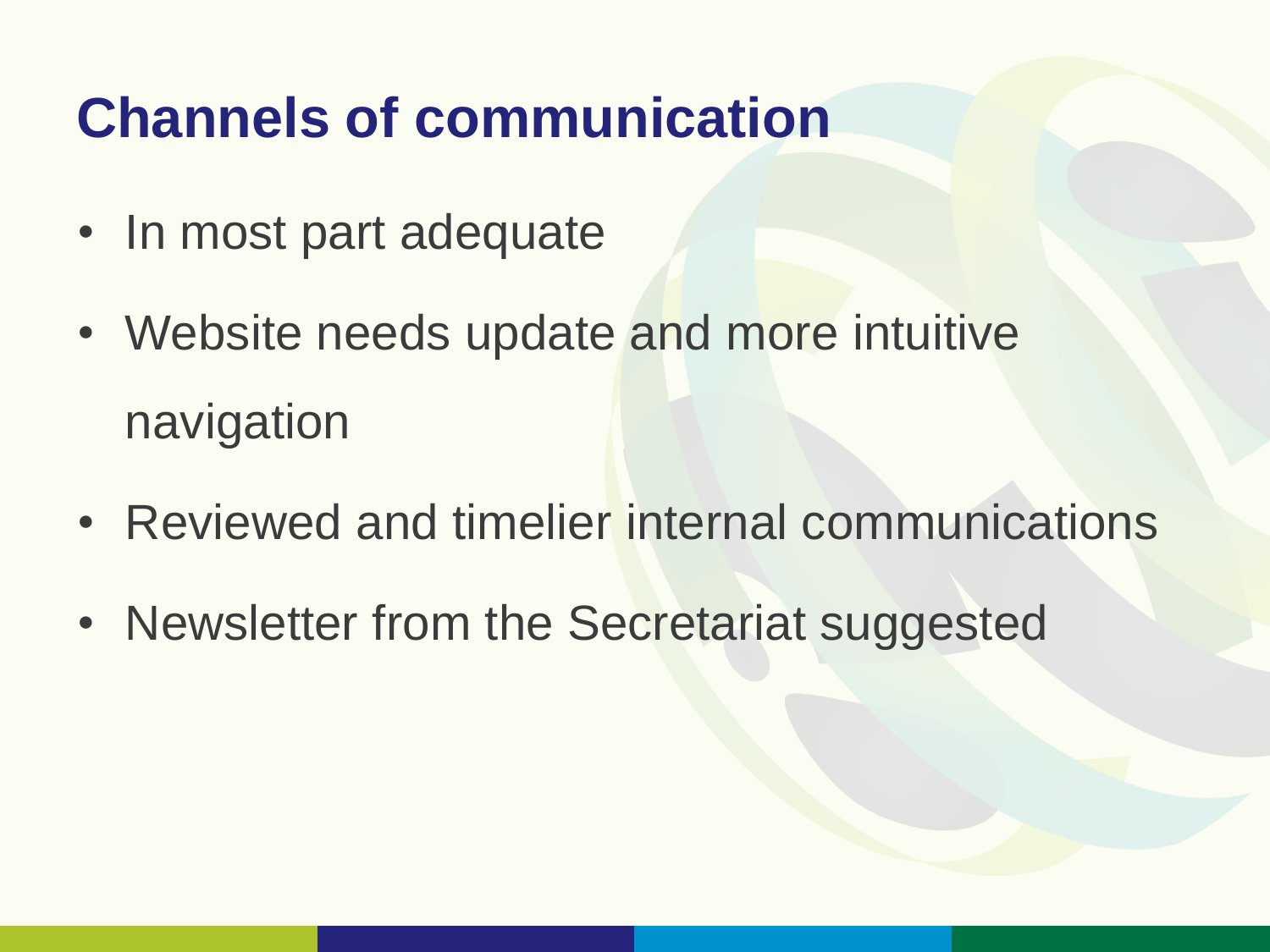## **Speakers' kit**

- Has been used by many and is seen as helpful
- Improvements suggested
	- Structure
	- Editable format
	- Content (updated)
	- Tone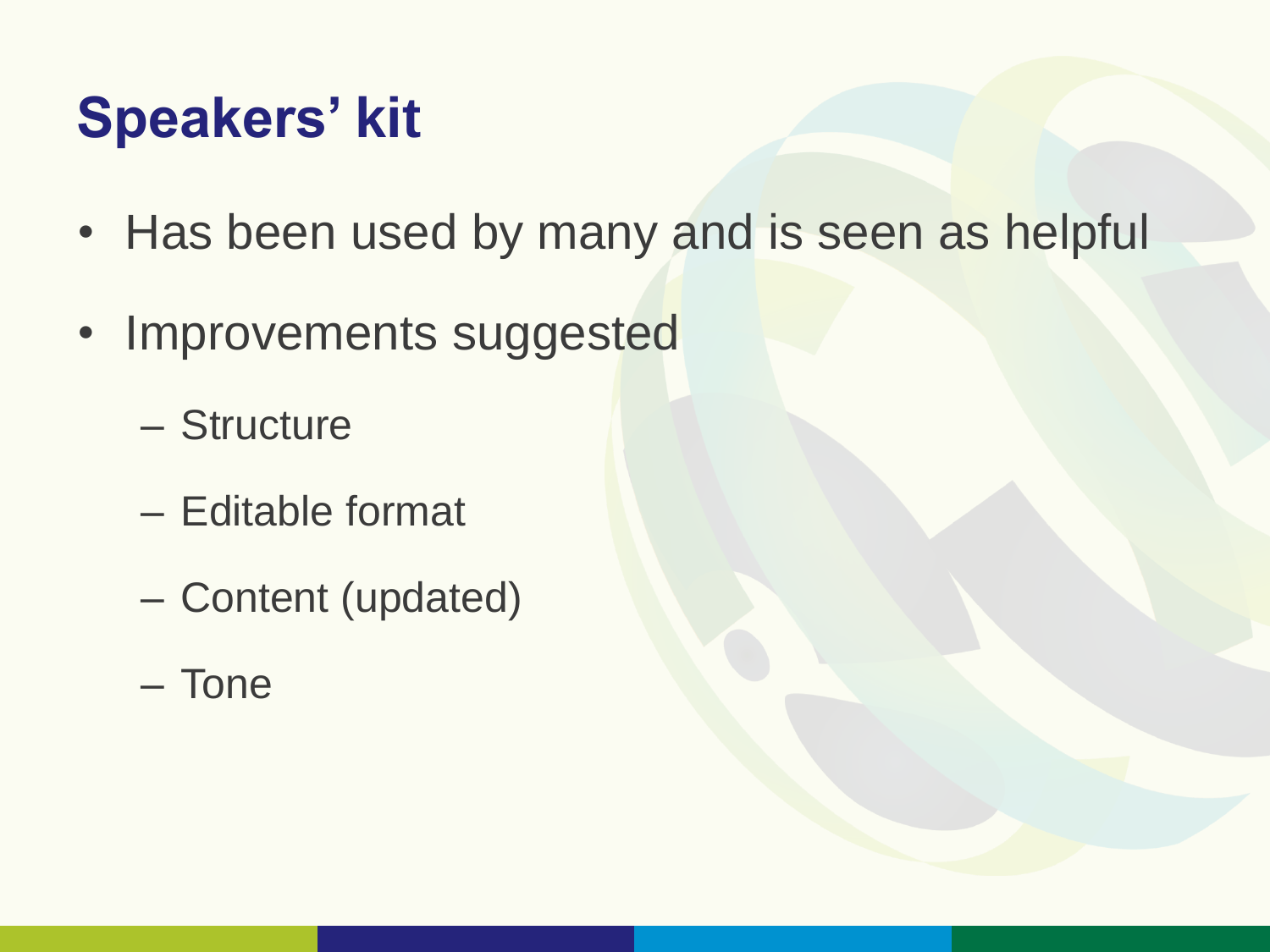#### **Have you used materials from the IATI Speakers' Kit?**



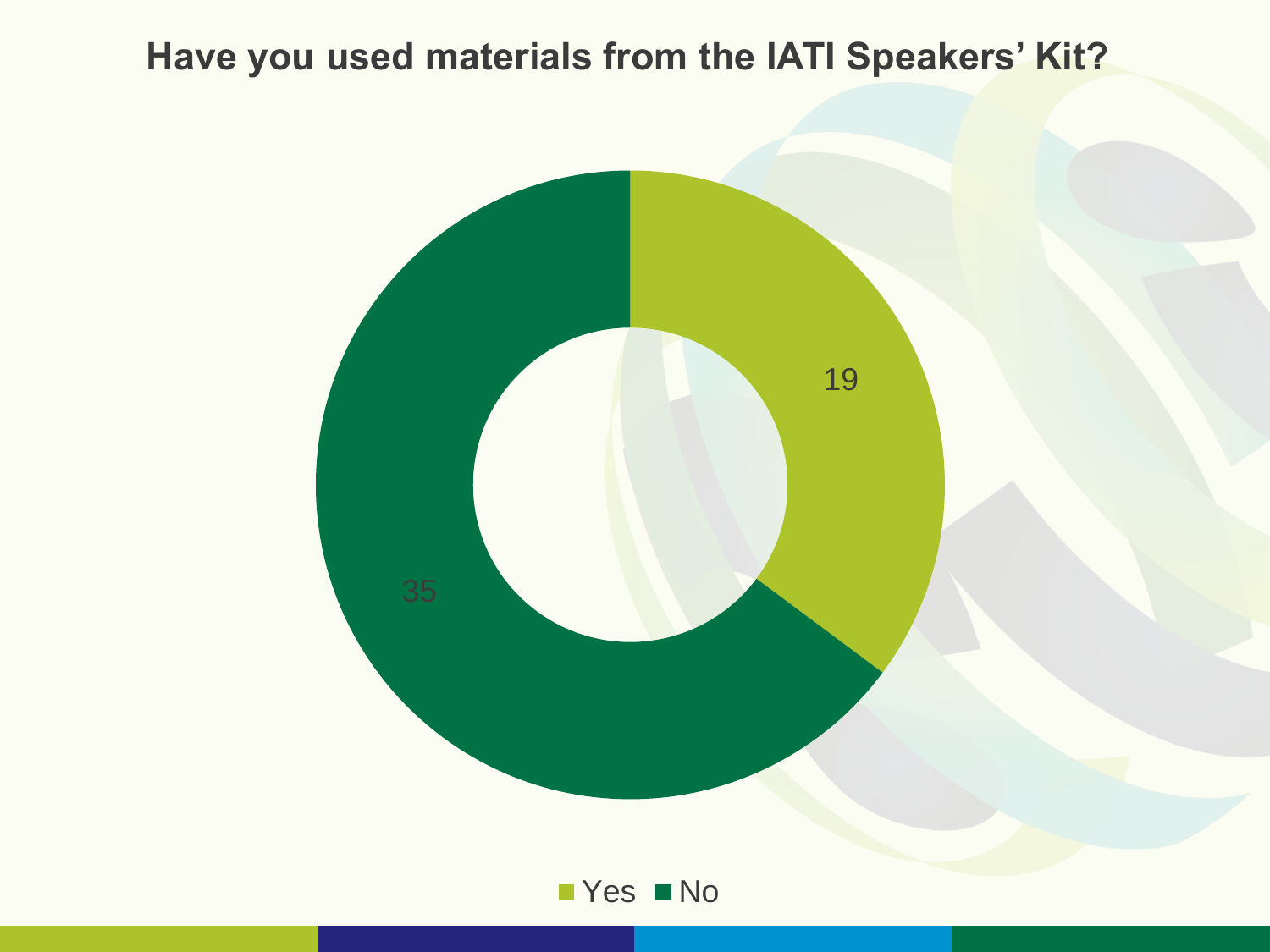#### Please select which materials you have used from the IATI Speakers' kit.

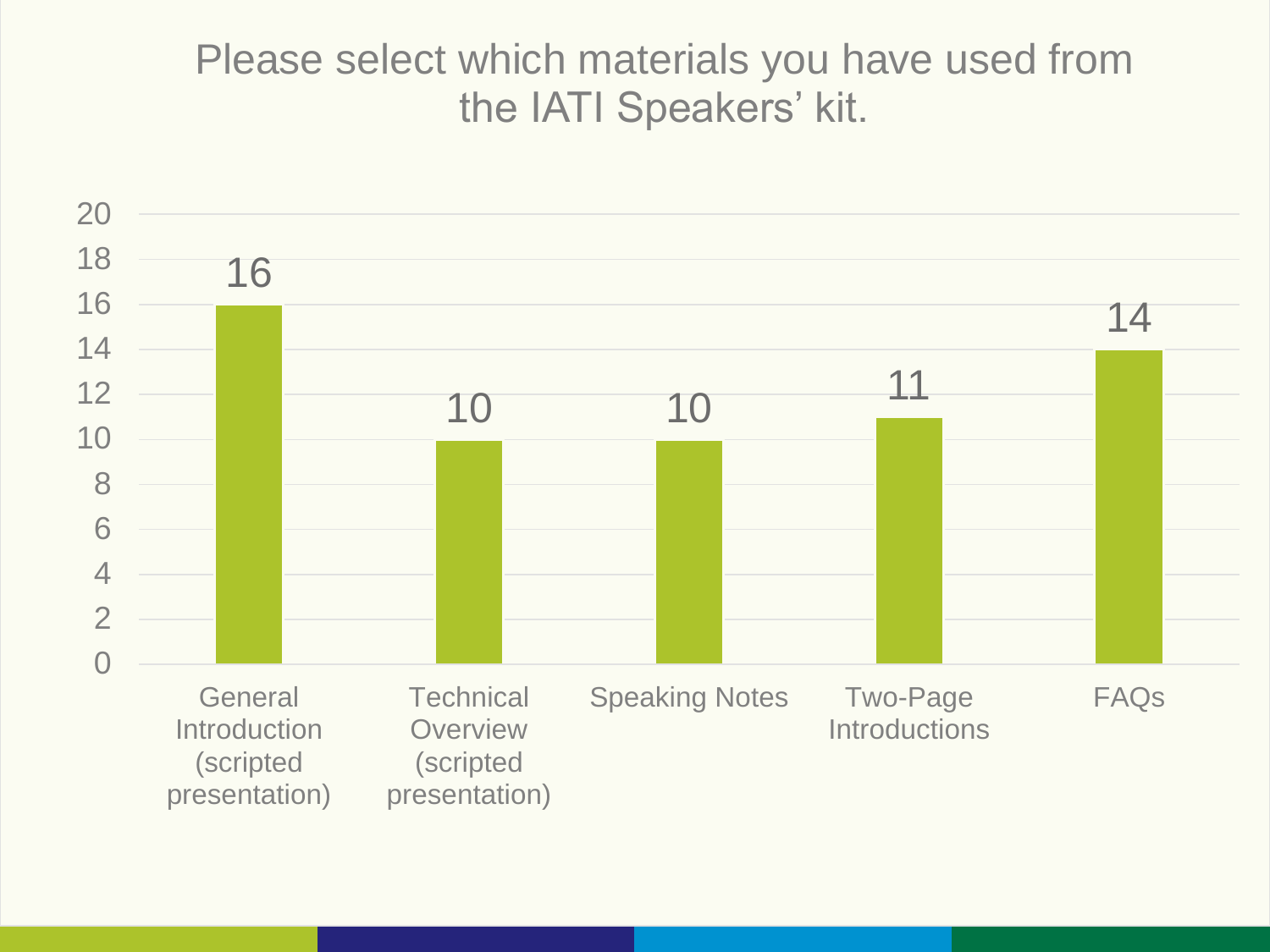#### **Did you find the materials from the IATI Speakers' Kit useful?**